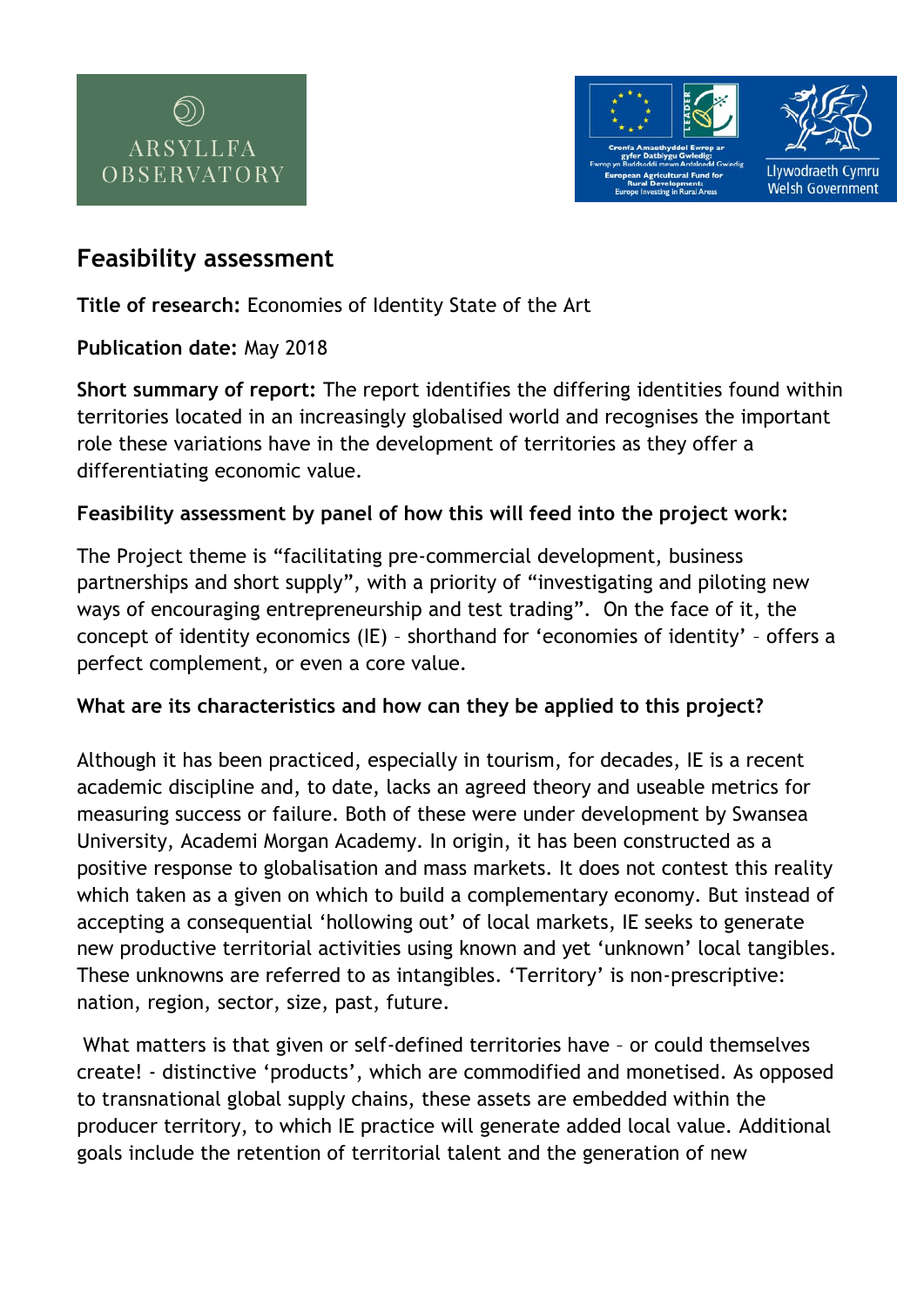investment, however that is sourced - internal/external, traditional/innovative – provided it adheres to IE values and aims; diaspora – with territorial empathy – are an example of a trusted global investment source. Such 'closed' or 'localised' networks with agreed buy-in are necessary to build medium to long-term confidence in territorial regeneration. This approach differs from often-typical neo-liberal short-termism.

In terms of the broad range of resources which can be monetised, economies of identity use and re-create (re-invent, if you like) self-defined and agreed territorial social-capital, potentially building 'local' empowerment across any economic sector, depending on the territorial reality. Traditionally, these have included (old) usable resources, such as coast and country, industrial traditions, heritage, cultural products, etc. To these can be added 'modern products': territorial destinations using "tourism plus", which then provide portals to culture, gastronomy, design, apparel, etc., depending upon the territory's goals. Essentially, the theory and practice of IE is to provide quality products and protect the socio-economic viability of place. These 'goods' are embedded within the 'native' (internal) market: differentiated products (local, knowledgeable) and skilled management mostly with a social commitment.

So, IE is about core, retained values, utilizing authentic cultures and trusted localisms and building on that cultural-economic base. A first determinant for the application of IE is identifying and developing a territory's social-self interest (a local form of a 'national' interest). While local consumption is an integral part of IE, that production can create competitive advantages – through innovative creativity to be competitive within global markets too. To operate at this level, enterprises must have existing or newly-created niche markets. However, to achieve this wider success, prevailing economic models may have to be modified in the direction of sustainable economic regeneration. This points to the role of legislation and governance in promoting economies of identity. These factors open up opportunities' collaborative working between existing and new businesses.

## **How can these principles and values interact with fostering an entrepreneurial culture?**

1. As the successful application of the economics of identity essentially requires cultural change, there has to be an agreement by all the players that "Carmarthenshire" - specifically "rural Carmarthenshire" - itself is a 'product' that should and can be commodified. It is probably the case, but are all in agreement of its shared characteristics? To achieve an uncontested identity, its geography, population, natural assets (human and material), culture(s), unique enterprises,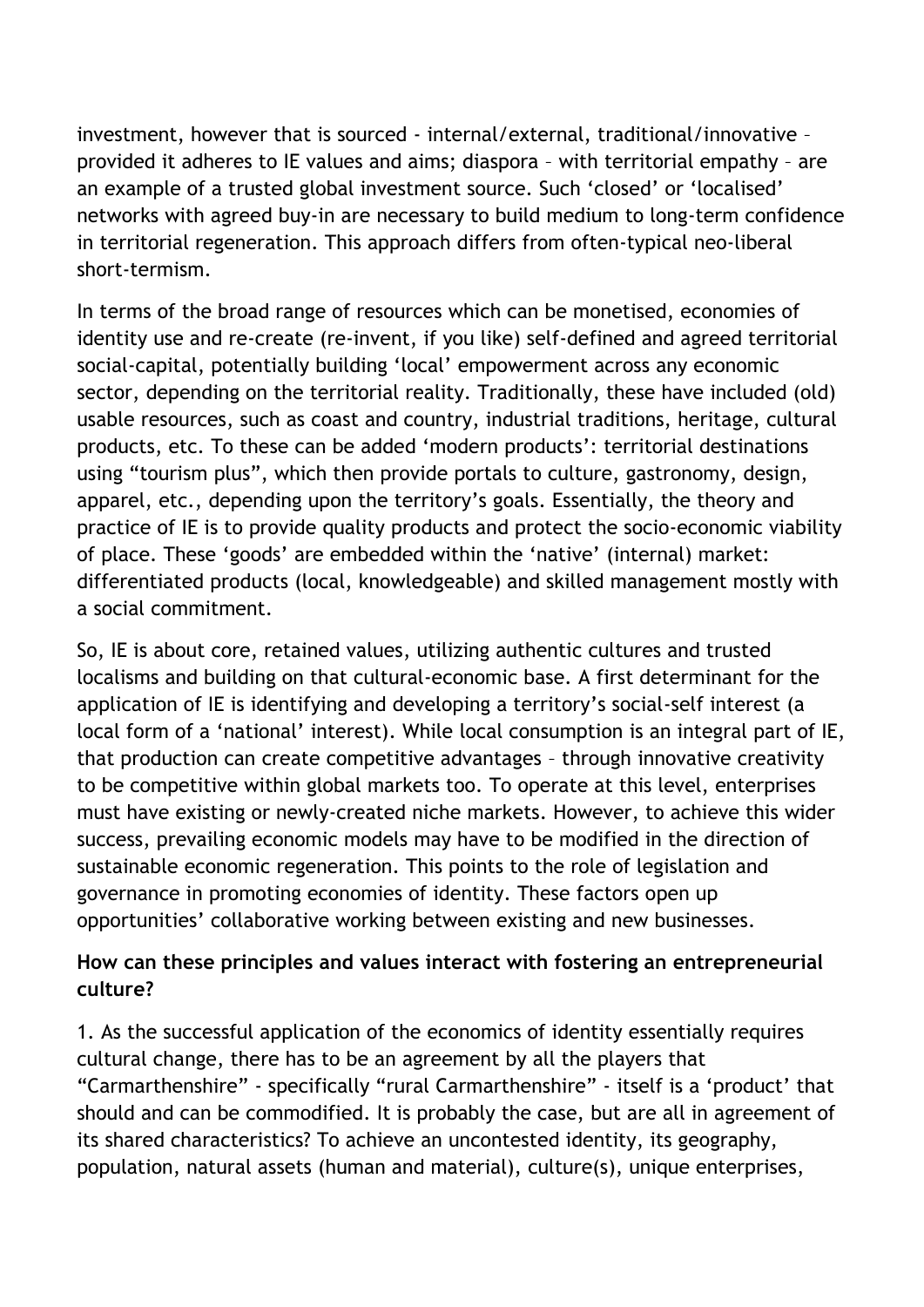communications, branding have to be discussed, defined and agreed by actors in the LEADER project.

2. If the participants 'buy' the concept, LEADER itself will need to identify existing enterprises or potential new businesses that could utilise IE – at least in part - to sustain their activity. As the required cultural change is of medium-term duration, it is suggested that colleges, even schools, are included within the cohort: future social entrepreneurs. This could lead to workshops with students engaged in enterprise development.

3. Further engagement with Academi Morgan Academy workshop (22/02/2018) has provide further insight into the possible focus of IE as a key tool in creating a model on intervention which can foster entrepreneurship. The research paper by Inês Gusman presented at the workshop was a valuable contribution to the wider understanding of the parameters of IE.

## **Key findings**

'Does Territory Still Matter?' summarises the current structural and territorial changes across the globe as caused by evolving data and communication trends and changes and thus determines that the world system is one of a 'placelessness' nature resulting in a process of 'deterritorialisation' and the erosion of traditional nation-state sovereignty.

The report asserts that as a result of globalised trends, development between territories has been uneven and has resulted in; growing international and subnational competition on a regional and urban basis, a process of "reterritotialization", along with the emergence of increasingly differentiated forms of production and consumption and the development of a countermovement: localisation.

Territorial Identity which accounts for a sense of belonging and identification and identification along with the recognition of distinguishable features of nature, culture and inhabitants can be defined as:

*Those elements and categorizations which help people to explain what a region (or a place) is and how it can be distinguished from other regions (or places): ideas on landscape, culture/ethnicity, dialects, economic success/recession, periphery/centre relations, stereotypic images of people/community, actual/invented histories, utopias, etc.*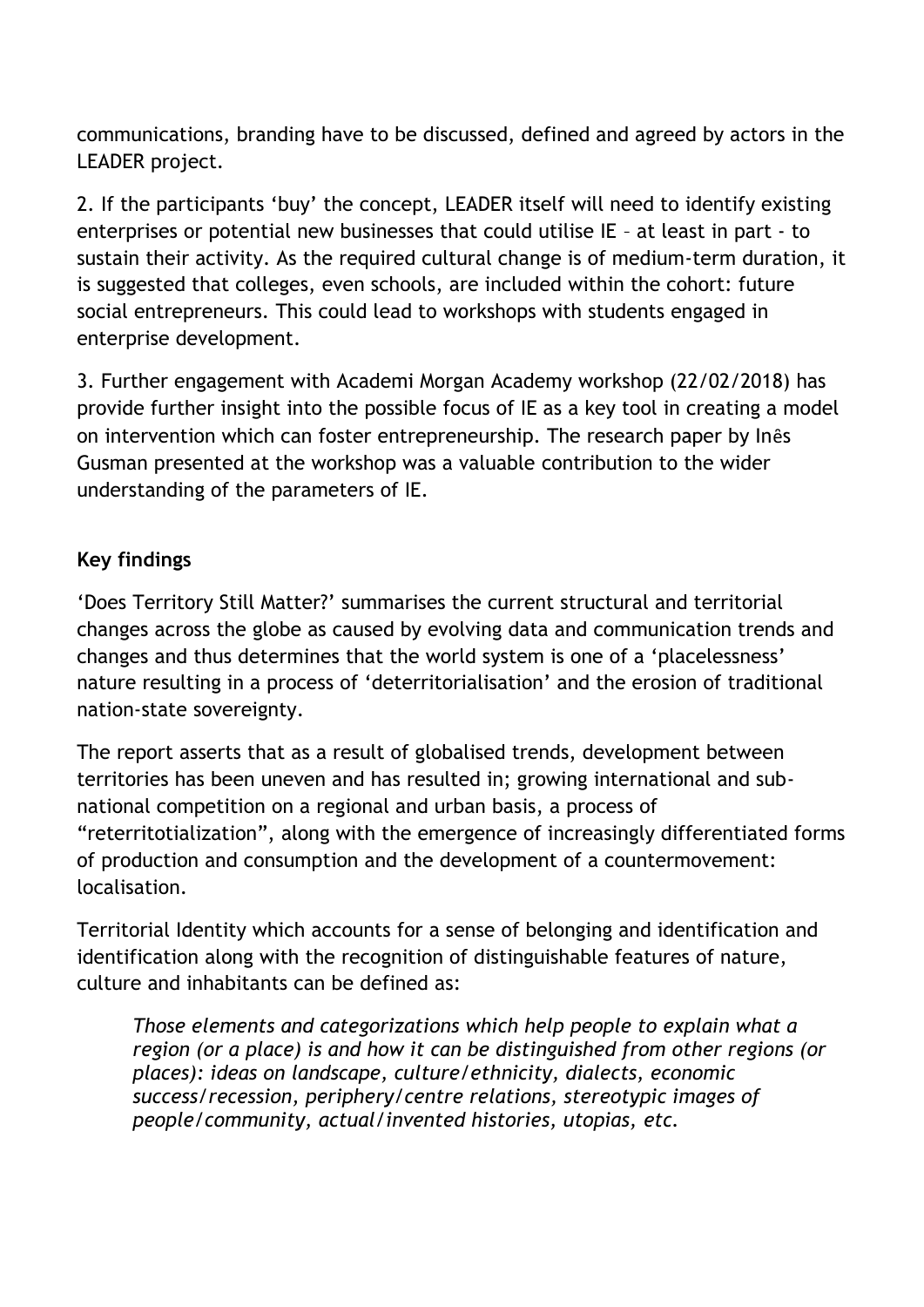The report suggests that the three main elements of Territorial Identity; territory, economy and cultural identity produce both a monopoly powers of a place and competitive advantages which transpire into economic value.

Economic value of Territorial Identities can be categorised into four primary components:

- **Cultural Economy & Cultural Capital:** The attempt to revalorise territories through its cultural identity in the face of increased globalisation. Culture as a form of capital exists in two forms: tangible and intangible
- **Experience Economy:** Consumers seek unique experiences beyond merely consuming goods and services because the consistent high level of good and service quality can no longer be used to differentiate choices for consumers
- **Competitive Identity:** Synthesis of brand management with public diplomacy, investment, tourism and promotion of exports. The image and reputation of a territory is an economic asset
- **Place Branding/Marketing:** A process of territory communication based on identifying and promoting distinctive qualities of the place in order to attract new inhabitants, visitors, and investment

The report expresses challenges in terms of capturing and gaging identities of places as Territorial Identities are social constructs that are constantly in changing which are now shaped not only by internal characteristics, but influenced by the interconnection of the world. Moreover, territories are comprised of multiple identities.

In order to overcome these challenges, common elements through space and time need to be identified by capturing territories distinctiveness whilst also attempting to strike a balance between stable identities with historical roots and those that are more fluid and future orientated.

The report identified useful approaches and methodological tools to capture the identity of places; Paasi's model focuses on a multifaceted 'shape' approach driven by content analyses and; Terlouw's analytical division looks at the concurrent identities within a territory through interviews which uncovers how stakeholders see and evaluate their own territory.

Economies of Identity can therefore be created through revealing characteristics held by territories which are subsequently designed in order to result in an economy generated by a territories uniqueness, recognition and differentiation.